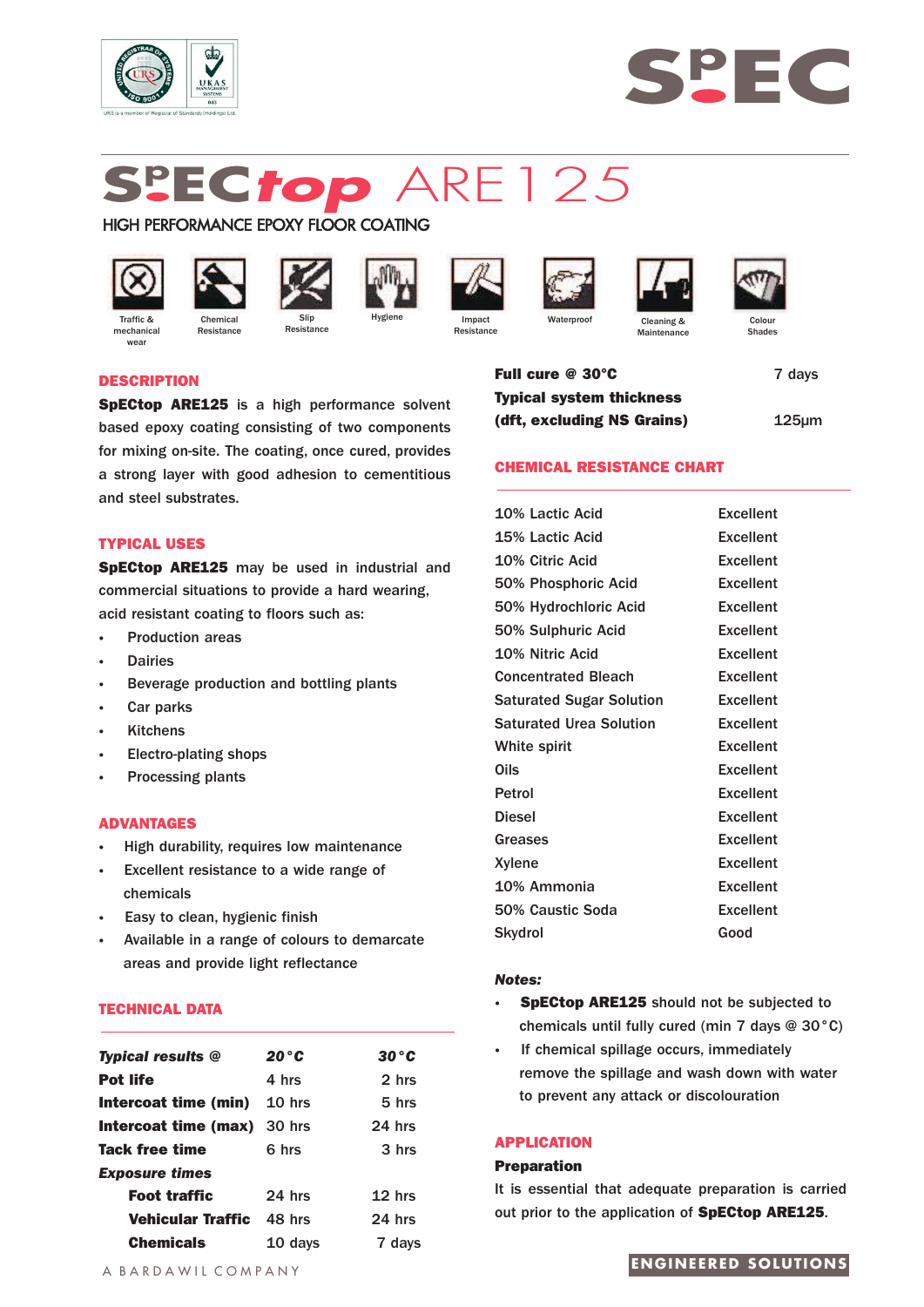# **Concrete**

Light sweep blasting is strongly recommended to ensure the removal of all laitance, grease and oil.

# **Mixing**

**SpECtop ARE125** is supplied in a two-component kit consisting of a pigmented base component and a curing agent.



Both of the components should be briefly stirred to ensure that any settlement products are fully suspended.



The entire contents of the curing agent should be emptied into the base components ensuring that the sides of the curing agent tin are carefully scraped to removal all of the material.

#### **Application**

The mixed product may be applied by brush or roller.

The quantity of material used per coat and the number of coats may vary depending on the porosity of the substrate and the surface profile. The application of excessive volumes of product should be avoided as this will result in solvent entrapment affecting both surface finish and the subsequent performances of the coating.

# **Slip resistant finish**

If a slip resistant finish is to be provided then **SpECtop NS GRAINS** is required. **SpECtop NS GRAINS** are supplied in pre-weighed bags. **ENGINEERED SOLUTIONS** 

For a slip resistant profile the first coat of **SpECtop ARE125** should be completely blinded with **SpECtop NS GRAINS**. This should be carried out while the coating is still wet. When the first coat has reached its initial cure (12 hours @ 20°C), the excess aggregate should be removed and the surface vacuumed to remove any residue. The topcoat is then applied.



# **EQUIPMENT CLEANING**

All equipment may be cleaned of uncured material using **SpECtop Cleaning Fluid**.

#### **APPLICATION TEMPERATURE RANGE**

| <b>Minimum</b> | $5^{\circ}$ C  |
|----------------|----------------|
| <b>Maximum</b> | $35^{\circ}$ C |

At ambient temperatures above the quoted maximum the pot life will be reduced.

### **PACKAGING AND YIELD**

**SpECtop ARE125** is supplied in the pack sizes given below with the following recommended coverage rate.

# **SpECtop ARE125**

4.5 litres and 15 litres @ 100µm wft: 10 m²/litre (0.010m³)

per coat (minimum 2 coats)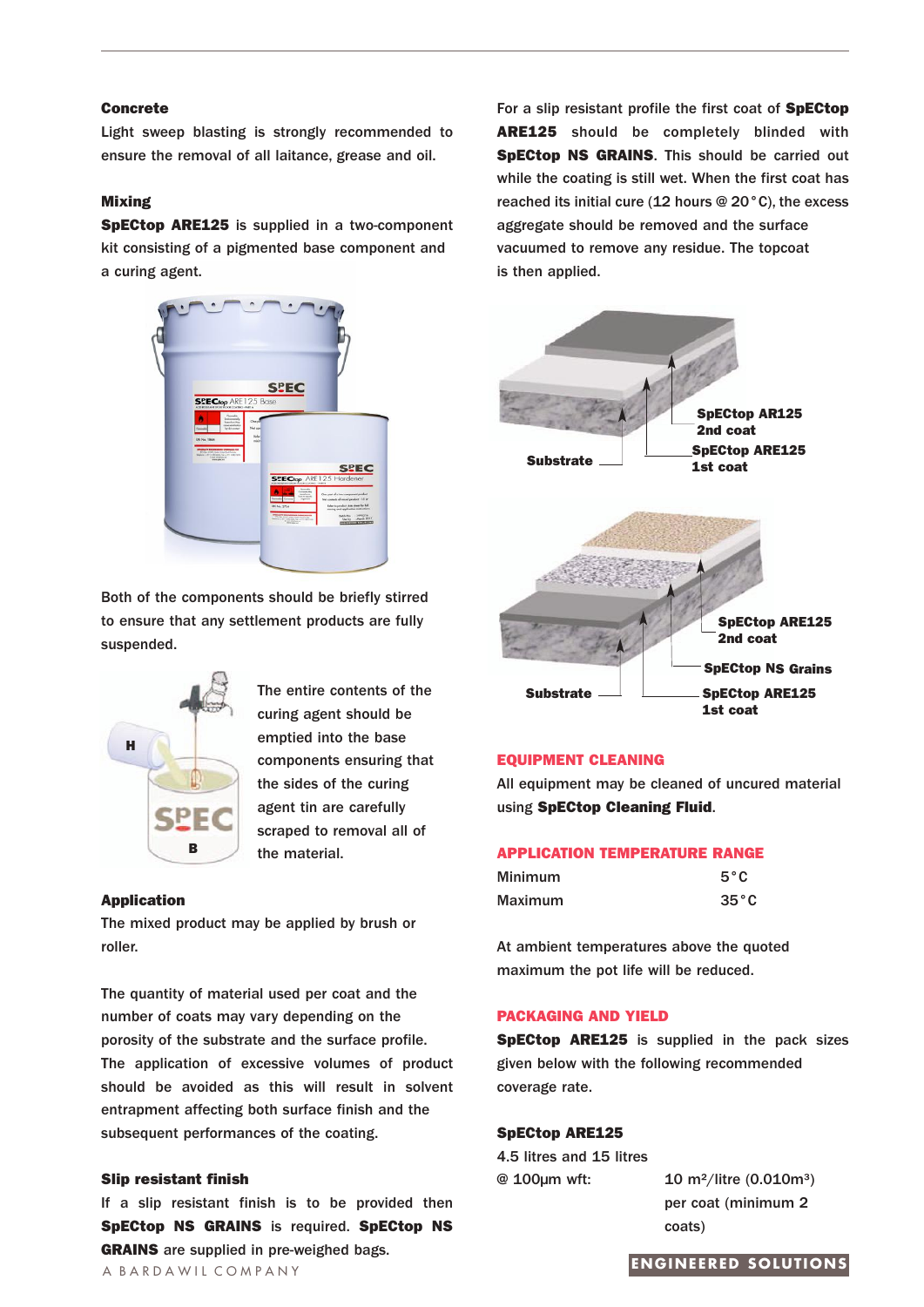# **SpECtop NS GRAINS** 25kg bags

@ 2kg net/m² **Size** 0.4 - 0.7mm

# **STORAGE AND SHELF LIFE**

When stored in a cool environment, in original unopened containers, the material has a shelf life of 12 months.

# **HEALTH AND SAFETY**

Contact with skin and eyes should be avoided. It is essential that adequate ventilation is provided and all personnel should avoid inhaling the vapours produced. If working is necessary in confined areas it is strongly recommended that sealed respiratory equipment is utilized.

# **Eye Contact**

Rinse with copious amounts of clean water and seek medical attention.

# **Skin Contact**

Rinse with copious amounts of clean water followed by thorough cleaning with soap and water. DO NOT USE SOLVENTS

# **Ingestion**

Seek immediate medical attention. DO NOT INDUCE VOMITING

### **FLAMMABILITY**

**SpECtop ARE125** and **SpECtop Cleaning Fluid** are flammable. Do not expose to naked flames or other sources of ignition.

# **FLASHPOINT**

| <b>SpECtop ARE125</b>         | $>60^{\circ}$ C |
|-------------------------------|-----------------|
| <b>SpECtop Cleaning Fluid</b> | $>40^{\circ}$ C |